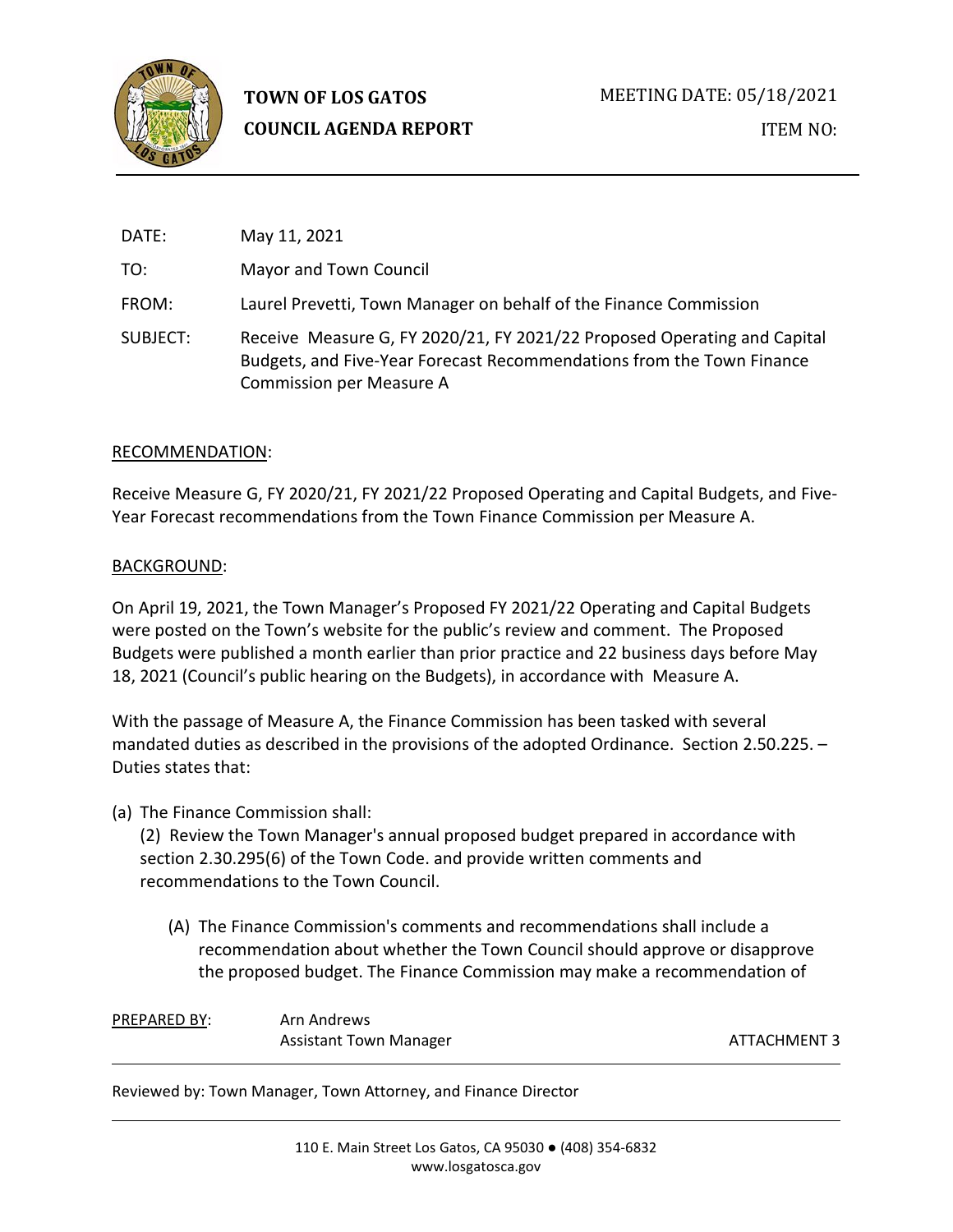# PAGE **2** OF **8**

SUBJECT: Finance Commission Budget Recommendations to the Town Council per Measure A

DATE: May 11, 2021

## BACKGROUND (continued):

approval of the budget conditional upon the Town Council's acceptance of one or more of the Finance Commission's recommendations.

(B) The Town Manager must provide a proposed budget to the Finance Commission at least twenty (20) business days before the first meeting at which the proposed budget is considered by the Town Council.

In addition, the Measure A ballot initiative disbanded the prior Measure G Sales Tax Oversight Committee. Among other responsibilities, the Finance Commission is charged with reviewing proposed Measure G expenditures prior to the Town's expenditure of those revenues. Following is the language established in the Measure A Finance Commission pertaining to Measure G:

(6) Prior to the Town's expenditure of any revenues from the tax authorized by sections 25.60.010 et seq. of the Town Code, review the proposed expenditures and advise the Town Council on whether such expenditures meet the Town Council's objectives for that tax:

(A) Maintaining and enhancing neighborhood police patrols and local crime prevention programs;

- (B) Improving traffic flow to reduce congestion;
- (C) Repairing potholes and maintaining the Town's streets, roads. and sidewalks: and
- (D) Maintaining the Town's long-term financial stability.
- (7) Issue an annual public report of the expenditures and appropriations of sales tax revenues approved by the Town Council during each fiscal year.

The Finance Commission established the following schedule to discuss and provide comments on the Proposed Budgets and Measure G allocation (meeting Agenda and Minutes link provided):

- April 19, 2021 Special Finance Commission meeting
- April 26, 2021 Special Finance Commission meeting
- May 3, 2021 Special Finance Commission meeting
- May 10, 2021 Regular Finance Commission meeting

[https://meetings.municode.com/PublishPage/index?cid=LOSGATOS&ppid=548dac6e-53b3-](https://meetings.municode.com/PublishPage/index?cid=LOSGATOS&ppid=548dac6e-53b3-414b-85a3-1e2ab00d8040&p=0) [414b-85a3-1e2ab00d8040&p=0](https://meetings.municode.com/PublishPage/index?cid=LOSGATOS&ppid=548dac6e-53b3-414b-85a3-1e2ab00d8040&p=0)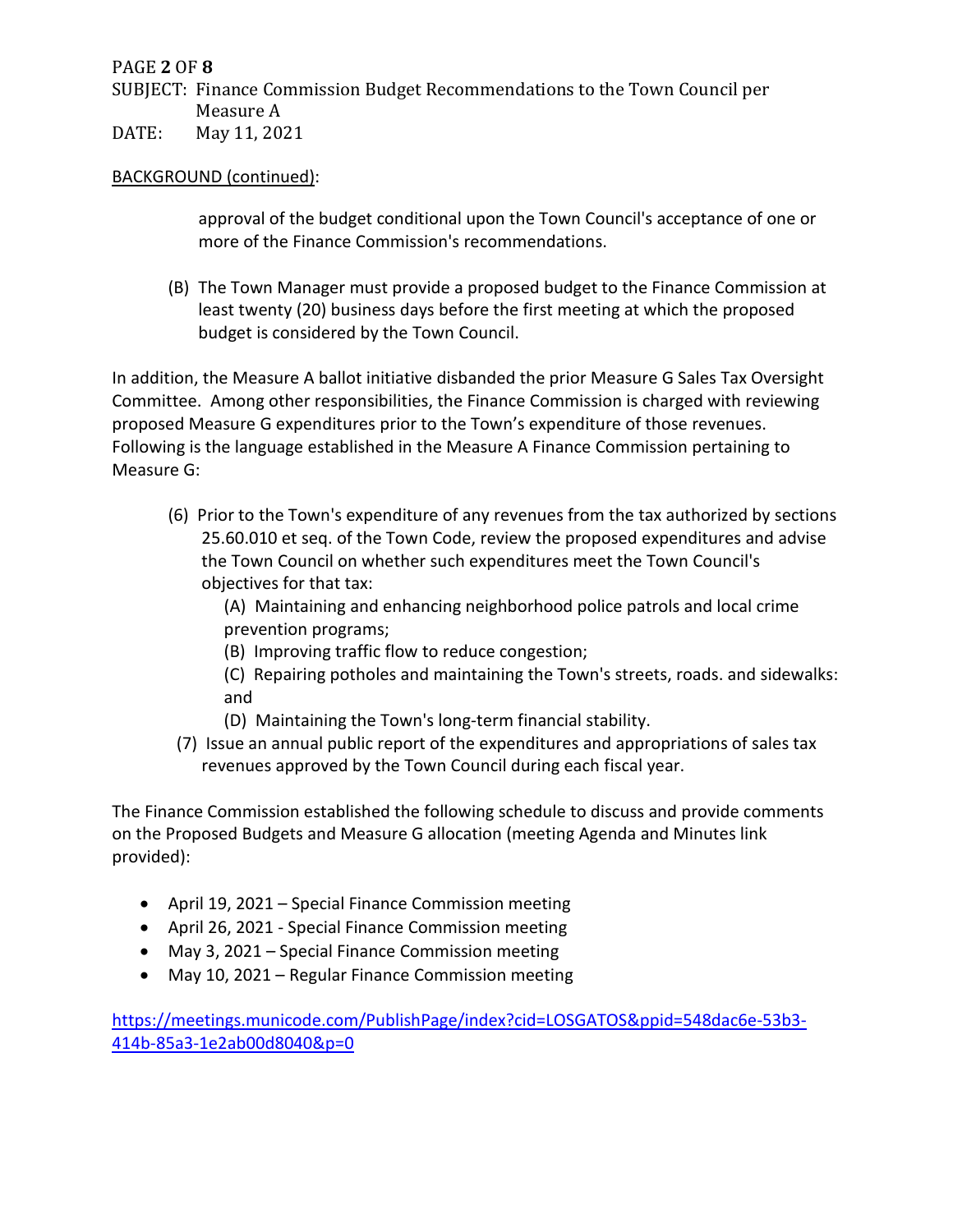### PAGE **3** OF **8**

SUBJECT: Finance Commission Budget Recommendations to the Town Council per Measure A

DATE: May 11, 2021

### BACKGROUND (continued):

In addition, the meeting schedule provided ample opportunities for the public to engage in the process either through written comment or verbal comment through Zoom.

The discussion section of this report details the deliberations of the Finance Commission and its recommendations to the Town Council.

### DISCUSSION:

### *Finance Commission Current Budget Cycle Deliberations*

Over the course of the Commission's budget proceedings the Commission received presentations on the Proposed Operating and Capital Budgets, Measure G allocation requirements per Measure A, and expense and revenue alternative assumption scenarios. In addition, staff provided responses to Commissioner inquiries throughout the process.

The Commissions deliberations coalesced around the following goals and observations:

- Enhance transparency in budget development, budget assumptions, and budget presentation.
- The Proposed Budget significantly restricts capital expenditures relative to historic allocations.
- The Proposed Capital Improvement Plan (CIP) is challenged by a lack of dedicated funding.
- The higher percentage increases in the primary expenditures of Salary and Benefits relative to revenues is constraining other investments.
- Recommend strategies to slow the growth in expenditures until there is greater clarity on impacts to revenues.

Based on the aforementioned areas of emphasis, the Commission ultimately made a series of nine recommendations to the Town Council. In addition, the Commission made a recommendation to approve both the Proposed Operating and Capital Budgets based on acceptance of the following nine recommendations:

### **Capital Improvement Plan Recommendations**

As previously mentioned, Commissioners expressed that the Town needed to plan and budget proactively for its capital needs and find reliable funding source(s). The Commission agreed that the previous approach that created year-end surpluses was inadequate. As such, the Commission recommended that additional funding be programmed to ensure continued investment in critical Town infrastructure.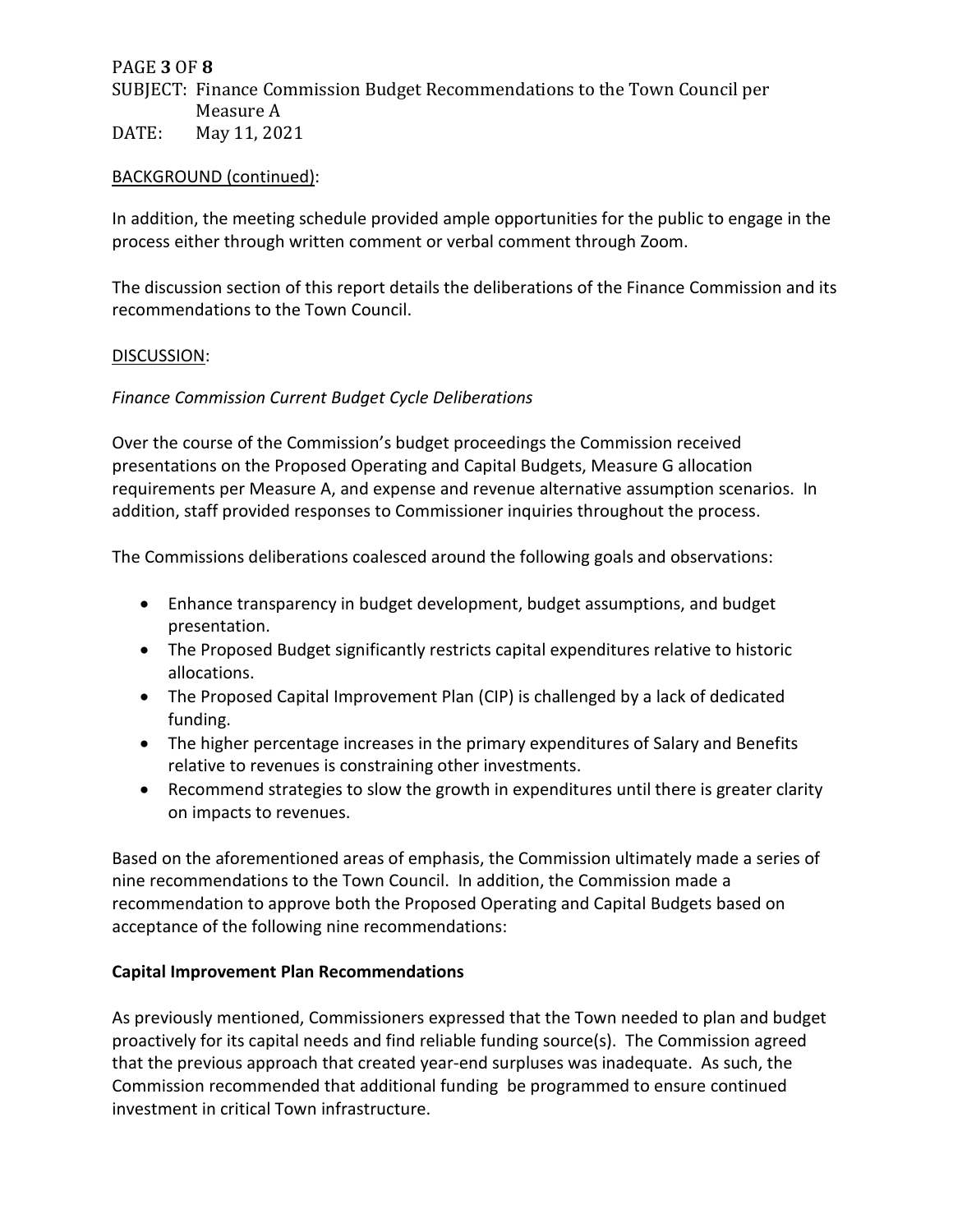PAGE **4** OF **8**

SUBJECT: Finance Commission Budget Recommendations to the Town Council per Measure A

DATE: May 11, 2021

### DISCUSSION (continued):

**Motion** by **Commissioner Rick Tinsley** to recommend to Council the allocation of the \$1.2 million Surplus Property Reserve (Winchester property sale proceeds) to the Capital/Special Project Reserve for capital budgeting purposes as determined by the Town Council's priorities. **Seconded** by **Chair Ron Dickel. Motion passed unanimously**

**Motion** by **Commissioner Rick Tinsley** to recommend to Council the allocation of the accumulated Measure G funds through June 30, 2020 in the Measure G Reserve (\$1.2 million) to the General Fund Appropriated Reserve (GFAR) for capital budgeting purposes as determined by the Town Council's priorities. **Seconded** by **Chair Ron Dickel.**

**Motion passed 4 to 1, Commissioner Loreen Huddleston opposed.**

**Motion** by **Chair Ron Dickel** to allocate 50% Measure G proceeds for capital purposes in FY 2020/21 and all periods after. **Seconded** by **Commissioner Stacey Dell. Motion passed 3 to 2, Commissioners Kyle Park and Rick Tinsley opposed.** 

### **Capital Improvement Plan Expenditure Recommendations**

In addition to the recommended additional allocations to the Capital Program, the Commission believed that the continuation of the roadside vegetation management program was essential to be included in the workplan for FY 2021/22.

> **Motion** by **Chair Ron Dickel** to add \$500k from the previously recommended additional allocations to the Capital Budget for continuation of the roadside vegetation management project. **Seconded** by **Commissioner Kyle Park. Motion passed unanimously.**

### **Operating Budget Expense Recommendations**

The Commission reviewed historical time series and other data provided by staff as it relates to the organization's base salary and benefit expenses. As previously mentioned, the Commission observed that higher percentage increases in the primary expenditures of Salary and Benefits relative to revenues is constraining other investments. The table on the following page illustrates the salary and benefit trends from FY 2014/15 through FY 2019/20 used by the Commission during their deliberations.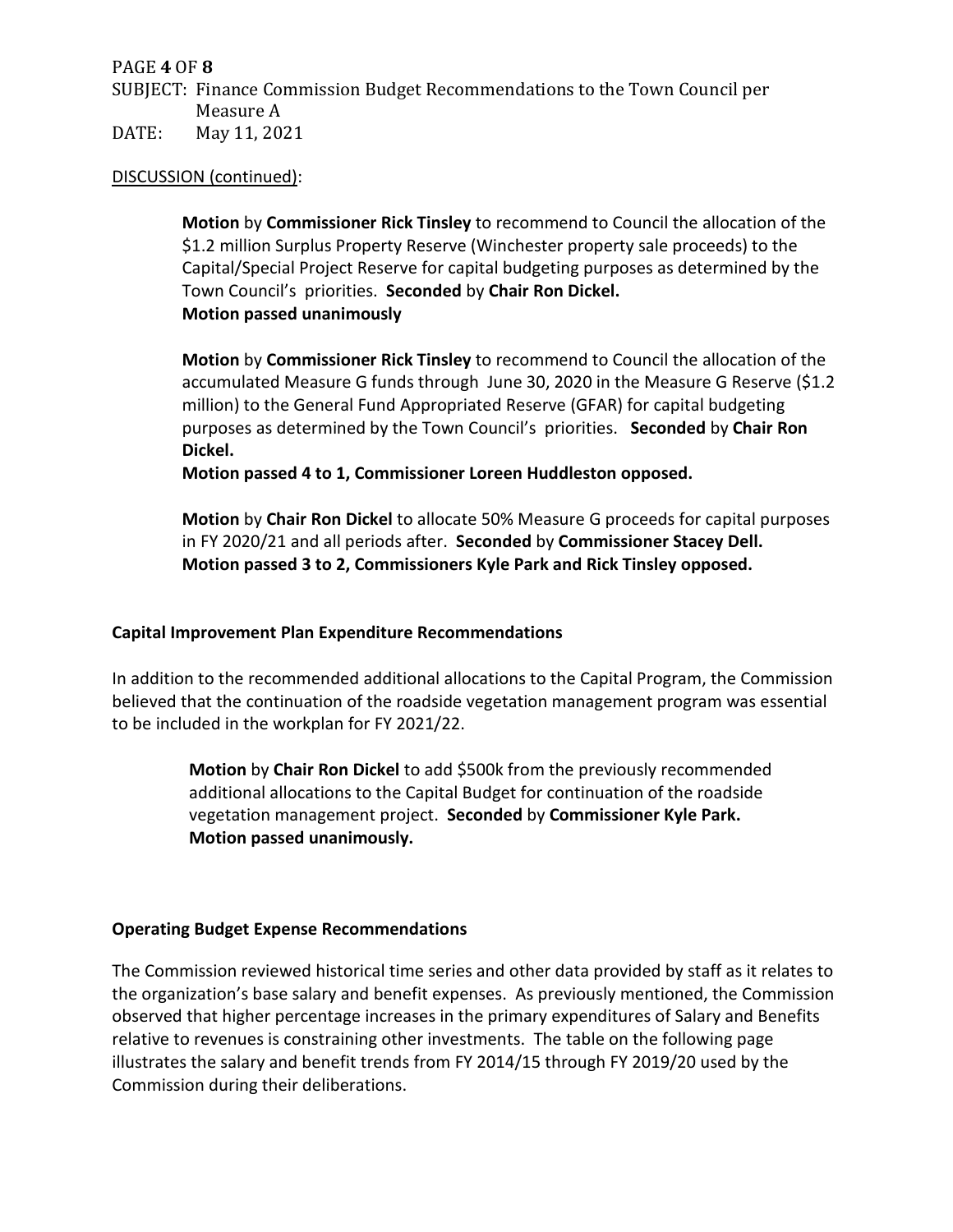# PAGE **5** OF **8**

# SUBJECT: Finance Commission Budget Recommendations to the Town Council per Measure A

DATE: May 11, 2021

# DISCUSSION (continued):

| <b>Combined GF &amp; ISF Fund Salaries</b>         |                                  |               |    |                 |                                          |                                                 |    |               |            |               |           |               |
|----------------------------------------------------|----------------------------------|---------------|----|-----------------|------------------------------------------|-------------------------------------------------|----|---------------|------------|---------------|-----------|---------------|
|                                                    | 2014 15                          |               |    | 2015 16         |                                          | 2016 17                                         |    | 2017 18       | 2018 19    |               | 2019 20   |               |
| Salaries-Total                                     | \$                               | 15,324,291    | \$ | 15,416,095      | \$                                       | 15,758,451                                      | \$ | 16,921,167    | -\$        | 17,942,181    | \$        | 19,254,973    |
| Salaries-Temp                                      | \$                               | 867,364       | \$ | 869,152         | \$                                       | 913,362                                         | \$ | 811,194       | -\$        | 648,097       | \$        | 881,908       |
| Salaries-OT                                        | \$                               | 436,917       | \$ | 415,372 \$      |                                          | 545,427                                         | \$ | 583,001       | - \$       | 707,046       | \$        | 708,955       |
| Benefits-Total                                     | \$                               | 6,526,096     | \$ | 7,224,479       | \$                                       | 9,470,413                                       | Ŝ. | 8,238,405     | Ŝ.         | 8,861,044     | \$        | 9,678,595     |
| <b>Benefits-PERS</b>                               | Ś                                | 3,362,328     | \$ | 3,818,073 \$    |                                          | $6,088,841$ \$                                  |    | 4,739,853 \$  |            | 5,282,681 \$  |           | 6,059,646     |
| <b>Adjustments for Temporary &amp; OT Salaries</b> |                                  |               |    |                 |                                          |                                                 |    |               |            |               |           |               |
| <b>Salaries</b>                                    | \$                               | 15,324,291 \$ |    | 15,416,095 \$   |                                          | 15,758,451 \$                                   |    | 16,921,167 \$ |            | 17,942,181 \$ |           | 19,254,973    |
| Less: Temp Salaries                                |                                  | (867, 364)    |    | (869, 152)      |                                          | (913, 362)                                      |    | (811, 194)    |            | (648,097)     |           | (881,908)     |
| OT Salaries                                        |                                  | (436, 917)    |    | (415, 372)      |                                          | (545, 427)                                      |    | (583,001)     |            | (707, 046)    |           | (708, 955)    |
|                                                    | \$                               | 14,020,010 \$ |    | 14, 131, 571 \$ |                                          | 14,299,662 \$                                   |    | 15,526,972 \$ |            | 16,587,038 \$ |           | 17,664,110    |
| <b>Year Over Year % Change</b>                     |                                  |               |    |                 |                                          |                                                 |    |               |            |               |           |               |
| <b>Based Upon Actuals</b>                          | <b>Salaries</b>                  |               |    | 0.80%           |                                          | 1.19%                                           |    | 8.58%         |            | 6.83%         |           | 6.49%         |
|                                                    | <b>Benefits</b>                  |               |    | 10.70%          |                                          | 31.09%*                                         |    | $-13.01%$     |            | 7.56%         |           | 9.23%         |
|                                                    |                                  |               |    |                 |                                          | <b>SALARY CHANGE ANALYSIS</b>                   |    |               |            |               |           |               |
|                                                    |                                  |               |    |                 |                                          | Total Change FY 14/15 to FY 19/20               |    |               |            |               | \$        | 3,644,100     |
| * Benefits impacted by Implementation              |                                  |               |    |                 | <b>Total % Change</b>                    |                                                 |    |               |            |               |           | 25.99%        |
| beginng in FY 2016/17 of                           |                                  |               |    |                 | <b>Annual Change Unadjusted</b>          |                                                 |    |               |            |               | 5.20%     |               |
| annual calculated Pension Expense                  |                                  |               |    |                 |                                          |                                                 |    |               |            |               |           |               |
| for Internal Service Funds as                      |                                  |               |    |                 | Total Change FY 14/15 to FY 19/20        |                                                 |    |               |            |               | \$        | 3,644,100     |
| per provisions of GASB 68-.                        |                                  |               |    |                 | Less One-Time Equity Adjustments         |                                                 |    |               |            |               |           |               |
| (Accounting and Financial Reporting                |                                  |               |    |                 | FY 18/19 & 19/20 (salary only)           |                                                 |    |               |            |               | \$        | (1, 558, 864) |
| for Pensions)                                      |                                  |               |    |                 |                                          | <b>Total Adjusted Change</b>                    |    |               |            |               | \$        | 2,085,236     |
|                                                    |                                  |               |    |                 |                                          | <b>Total Five Year % Change Adjusted</b>        |    |               |            |               |           | 14.87%        |
|                                                    |                                  |               |    |                 |                                          | Annual Change Adjusted For One-Time Equity Adj. |    |               |            |               |           | 2.97%         |
|                                                    |                                  |               |    |                 |                                          | <b>BENEFITS CHANGE ANALYSIS</b>                 |    |               |            |               |           |               |
|                                                    |                                  |               |    |                 | Total Change FY 14/15 to FY 19/20        |                                                 |    |               |            | \$            | 3,152,499 |               |
|                                                    |                                  |               |    |                 | <b>Total % Change</b>                    |                                                 |    |               |            |               |           | 48.31%        |
|                                                    | <b>Annual Change Unadjusted</b>  |               |    |                 |                                          |                                                 |    | 9.66%         |            |               |           |               |
|                                                    |                                  |               |    |                 |                                          | Total Change FY 14/15 to FY 19/20               |    |               |            |               | \$        | 3,152,499     |
|                                                    |                                  |               |    |                 |                                          | Less One-Time Equity Adjustments                |    |               |            |               |           |               |
|                                                    | FY 18/19 & 19/20 (benefits only) |               |    |                 |                                          |                                                 |    | Ş             | (580, 321) |               |           |               |
|                                                    | <b>Total Adjusted Change</b>     |               |    |                 |                                          |                                                 | Ś  | 2,572,178     |            |               |           |               |
|                                                    |                                  |               |    |                 | <b>Total Five Year % Change Adjusted</b> |                                                 |    |               |            | 39.41%        |           |               |
|                                                    |                                  |               |    |                 |                                          | Annual Change Adjusted For One-Time Equity Adj. |    |               |            |               |           | 7.88%         |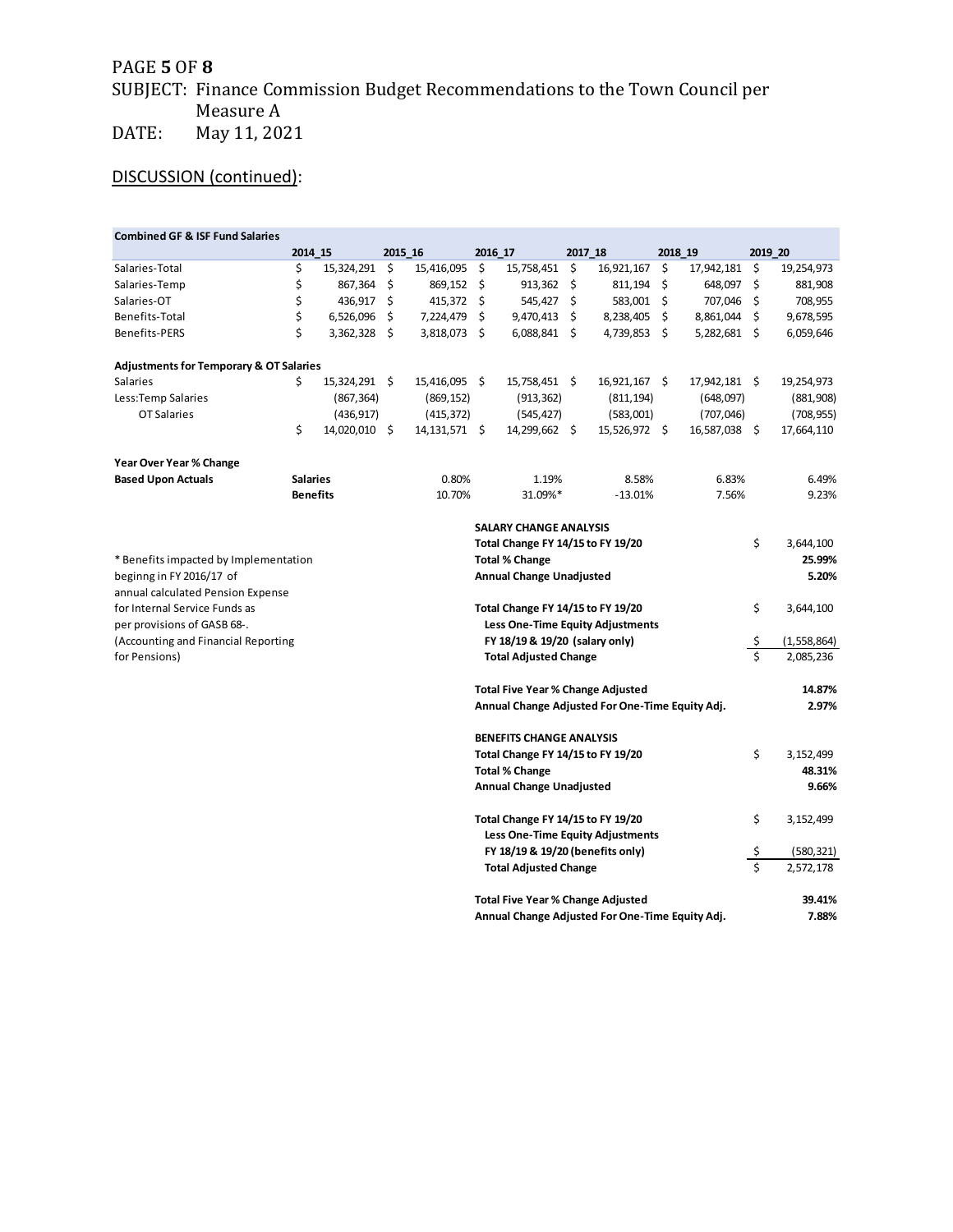# PAGE **6** OF **8**

SUBJECT: Finance Commission Budget Recommendations to the Town Council per Measure A

DATE: May 11, 2021

DISCUSSION (continued):

In addition, the Commission received information from staff regarding current staffing vacancies and associated savings if unfilled for six months.

| <b>Vacant Position</b>                             | <b>Department</b> | <b>Vacancy Date Salary Range</b> | <b>Hourly Rate</b>           | <b>Current Status</b>                                                 | 6 Mos. Salary/Benefits Cost |
|----------------------------------------------------|-------------------|----------------------------------|------------------------------|-----------------------------------------------------------------------|-----------------------------|
| 1 Communications Dispatcher                        | Police            | Dec-20 TEA - 14                  |                              | \$39.05 - \$50.41 New employee scheduled to start in May              | 76,902                      |
| 2 Communications Dispatcher                        | Police            | Jan-21 TEA - 14                  | \$39.05 - \$50.41 Background |                                                                       | 76,902                      |
| 3 Communications Dispatcher                        | Police            | Mar-21 TEA - 14                  | \$39.05 - \$50.41 Background |                                                                       | 76,902                      |
| 4 Communications Dispatcher                        | Police            | Apr-21 TEA - 14                  |                              | \$39.05 - \$50.41 Recruitment in progress                             | 76,902                      |
| 5 Legal Administrative Assistant                   | Town Attorney     | Jan-21 Conf - 02                 |                              | \$33.43 - \$43.26 Dept Review of Applications                         | 67,344                      |
| 6 Parks & Maintenance Worker* Parks & Public Works |                   | Oct-20 AFSCME - 05               |                              | \$29.90 - \$38.17 Interviews Scheduling                               | 59,794                      |
| 7 Police Officer                                   | Police            | Dec-20 POA - 02-0710             |                              | \$48.90 New employee scheduled to start June - Police Officer Trainee | 81,317                      |
| 8 Police Officer                                   | Police            |                                  |                              | Apr-21 POA - 02-0711 \$51.47 - 62.57 Final stages of background       | 133,224                     |
| <b>Recruitment Timeline Events:</b>                |                   |                                  |                              |                                                                       |                             |
| - Oral Board 12/8/20                               |                   |                                  |                              |                                                                       |                             |
| - Invited 6, 3 no show                             |                   |                                  |                              |                                                                       |                             |
| - 2 offers extended, both declined                 |                   |                                  |                              |                                                                       |                             |
| - Next Oral Board 5/13/21                          |                   |                                  |                              |                                                                       |                             |

The following recommendations are based on the Commission's desire to slow the growth in expenses in FY 2021/22 and reflect historic trends in expense assumptions in the Five-Year Forecast:

> **Motion** by **Commissioner Park** to freeze budgeted FTE's at 145 for six months. **Seconded** by **Chair Ron Dickel. Motion passed unanimously.**

**Motion** by **Chair Ron Dickel** to use a 2% inflation factor for development of base salary expenses for FY 2021/22 and the remaining forecast period, without implying a particular outcome for negotiations with bargaining units. **Seconded** by **Stacey Dell.**

**Motion passed unanimously.**

In addition, the Commission recommended the inclusion of a destination marketing allocation into the budget to expedite the return of Transient Occupancy Tax revenues.

> **Motion** by **Chair Ron Dickel** to allocate \$55K to destination marketing utilizing ARPA funds. **Seconded** by **Loreen Huddleston. Motion passed 4-0-1, Rick Tinsley abstained.**

# **Operating Budget Balancing Recommendations**

Based on the recommendation to divide Measure G proceeds evenly (50%/50%) between eligible Operating and Capital uses, the Commission recommended utilizing anticipated Other Post-Employment Benefit (OPEB) actuarial contributions as the budget balancing strategy for FY 2020/21 through the forecast period. This recommendation would replace the proposed use of Measure G allocations for eligible 100% Operating purposes.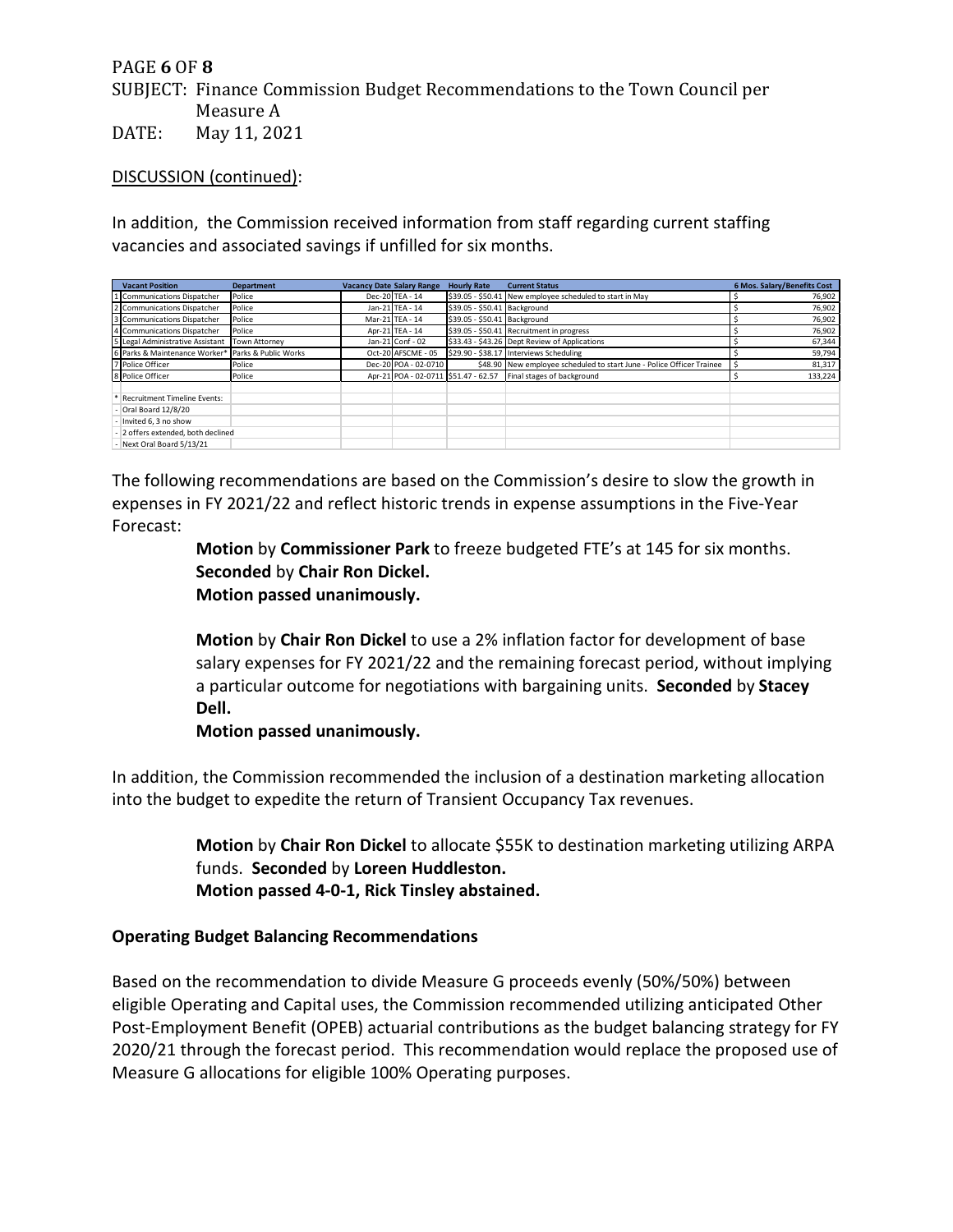# PAGE **7** OF **8**

SUBJECT: Finance Commission Budget Recommendations to the Town Council per Measure A

DATE: May 11, 2021

### DISCUSSION (continued):

**Motion** by **Commissioner Rick Tinsley** to cancel the FY 2020/21 and future years' Other Post-Employment Benefits (OPEB) actuarial contribution(s) to the extent necessary to close, fund the CIP, increased salaries, and address uncertainties. **Seconded** by **Chair Ron Dickel. Motion passed unanimously.**

**Motion** by **Commissioner Rick Tinsley** to cancel the FY 2021/22 and future years' Other Post-Employment Benefits (OPEB) actuarial contribution(s) to the extent necessary to close, fund the CIP, increased salaries, and address uncertainties. **Seconded** by **Chair Ron Dickel. Motion passed unanimously.**

### *Finance Commission Coming Year Workplan*

During the current budget cycle deliberations, the Commission identified areas for continued review in addition to specific work items already identified in Measure A. Following are the highlights of anticipated Commission review in the coming year:

- Further review of expenses in the coming year to better understand the cost structure of the organization.
- A review of revenue enhancements and cost containment strategies.
- A framework for capital project decision making should be developed to assess projects through the lens of: recurring, upkeep, quality of life, mandate, and improvement.
- During budget discussions, a 36% decline in the liability Internal Service Fund was identified and attributable to increases in settlements in insurance pool. In addition, a 73% decline in the workers compensation fund was attributable to increased settlements. These and other Internal Service Funds and other reserve accounts will be reviewed.
- Town Service Fees will be reviewed, including the Police Services for Monte Sereno.
- OPEB funding and expense will be reviewed for options to lower costs.
- Financial practices and policies will be reviewed.
- Key performance Indicators and Town Investments will be reviewed quarterly in addition to the CAFR and Auditor reviews.

### CONCLUSION:

Per Measure A this report provides written comments and recommendations to the Town Council regarding the Commission's review of the Proposed FY 2021/22 Operating and Capital Budgets.